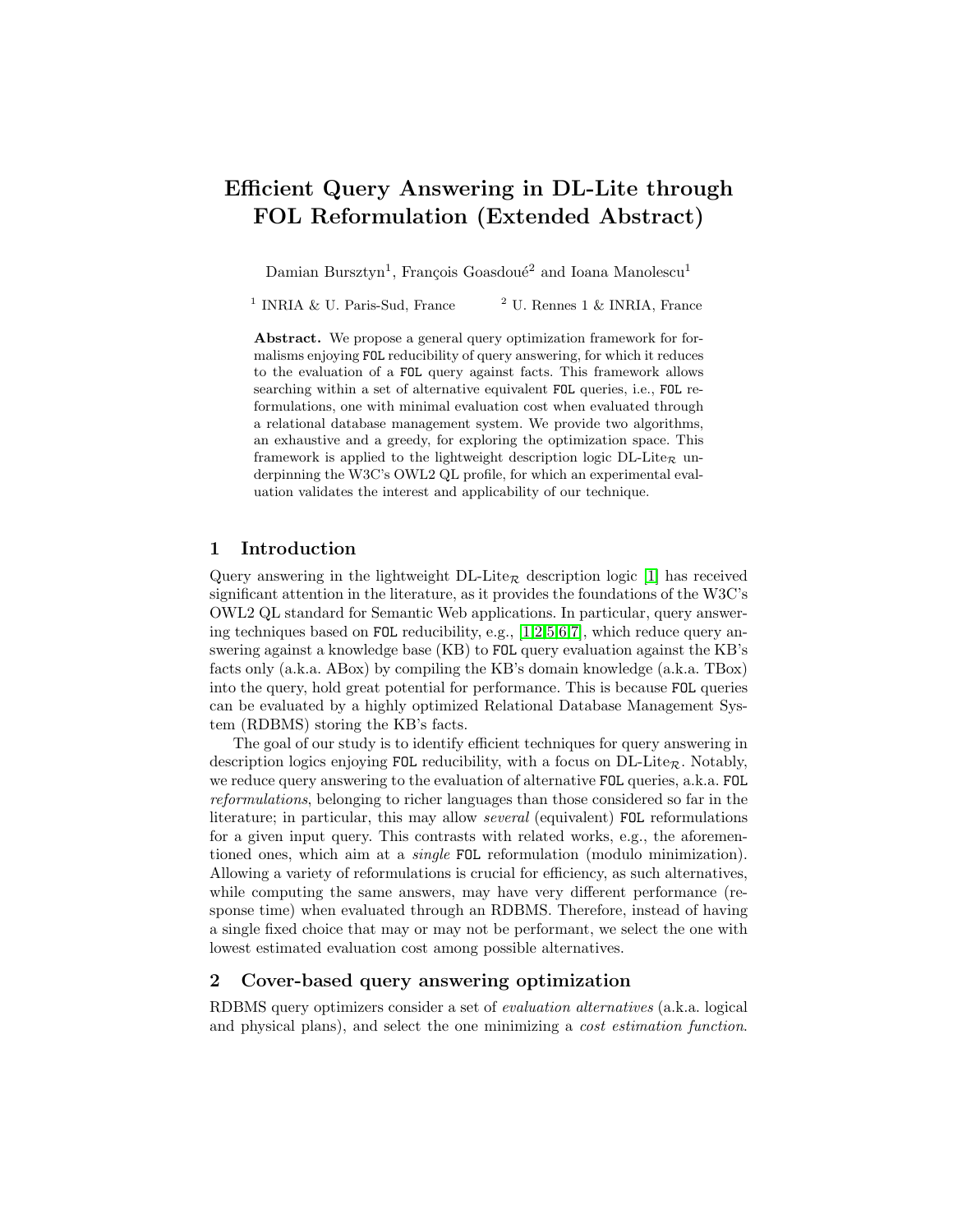Since the number of alternatives is in  $\mathcal{O}(2^n \times n!)$  for a conjunctive query (CQ) of n atoms [\[4\]](#page-3-5), modern optimizers rely on heuristics to explore only a few alternatives; this works (very) well for small-to-moderate size CQs. However, FOL reformulations go beyond CQs in general, and may be extremely large, leading the RDBMS to perform poorly.

To work around this limitation, we introduce the cover-based query answering technique to define a space of equivalent FOL reformulations of a CQ. A cover defines how the query is split into subqueries, that may overlap, called fragment queries, such that substituting each subquery with its FOL reformulation (obtained from any state-of-the-art technique) and joining the corresponding (reformulated) subqueries, may yield a FOL reformulation for the query to answer. Not every cover of a query leads to a FOL reformulation; but every cover which does, yields an alternative *cover-based* FOL reformulation of the original query. Crucially for our problem, a smart cover choice may lead to a cover-based reformulation whose evaluation is more efficient. Thus, the cover-based technique amounts to circumventing the difficulty of modern RDBMSs to efficiently evaluate FOL reformulations in general.

Problem 1 (Optimization problem). Given a  $CQq$  and a description logic KB K, the cost-driven cover-based query answering problem consists of finding a coverbased reformulation of q based on  $K$  with lowest (estimated) evaluation cost.

We solve this problem for  $DL\text{-}Life_{\mathcal{R}}$  in two steps. First, we provide a sufficient condition for a cover to be safe for query answering, i.e., to lead to a cover-based FOL reformulation. The main idea for this condition is to have a cautious approximation of the query atoms which are interdependent w.r.t. reformulation, i.e., which (directly or after specialization) unify through state-of-the-art reformulation techniques, and keep them in the same cover fragment. The space of all covers of a query q satisfying this condition is denoted  $\mathcal{L}_q$ ; all  $\mathcal{L}_q$  covers turn out to correspond to some fusion of fragments from a certain root cover we denote  $C_{\text{root}}$ . We also refine our sufficient condition to identify an extended space of covers  $\mathcal{E}_q$ , which includes  $\mathcal{L}_q$  and also leads to FOL reformulations of q.

Second, based on a function  $\epsilon$  estimating the evaluation cost of a given FOL query through an RDBMS, we devise two cover search algorithms. The first one, termed **EC-DL** (Exhaustive Covers), starts from  $C_{\text{root}}$  and explores all  $\mathcal{E}_q$  covers in the case of DL-Lite<sub>R</sub>. The second one, named **GC-DL** (Greedy **Covers)**, also starts from  $C_{\text{root}}$  but explores  $\mathcal{E}_q$  partially, in greedy fashion. It uses an explored cover set initialized with  $\{C_{\text{root}}\}$ , from which it picks a cover C inducing a  $q^{\text{FOL}}$  reformulation with minimum cost  $\epsilon(C)$ , and attempts to build from  $C$  a cover  $C'$ , by fusing two fragments, or adding (copying) an atom to a fragment. GC-DL only adds C' to the explored set if  $\epsilon(C') < \epsilon(C)$ , thus it only explores a small part of the search space. Both algorithms return a cover-based reformulation with the minimum estimated cost w.r.t. the explored space. When fusing two fragments into one, or adding an atom to a fragment,  $\epsilon(C)$  decreases if the new fragment is more selective than the fragment $(s)$  it replaces. Therefore, the RDBMS may find a more efficient way to evaluate the query of this new fragment, and/or its result may be smaller, making the evaluation of  $q^{\text{FOL}}$  based on the new cover  $C'$  faster.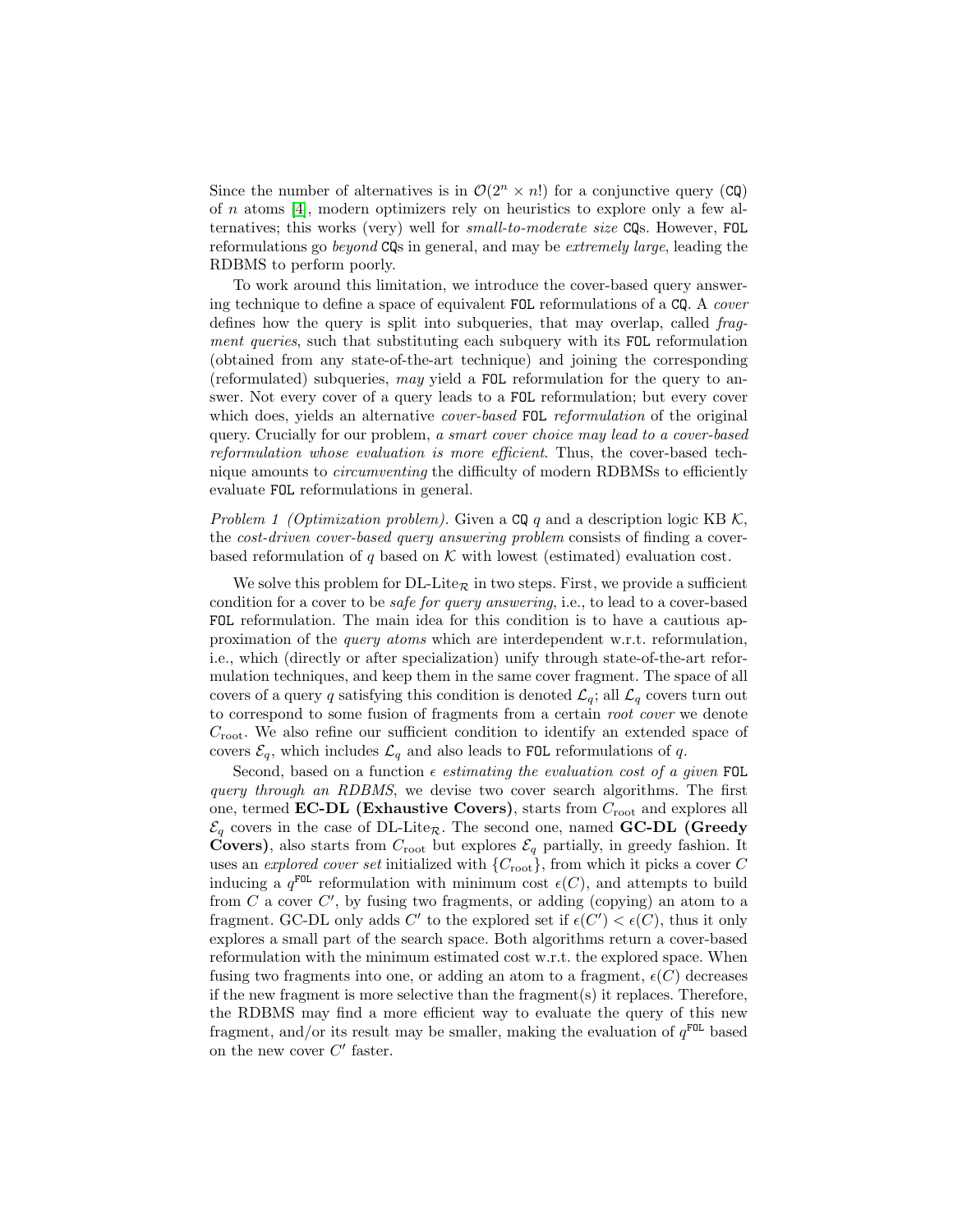<span id="page-2-0"></span>

Fig. 1: (a) Evaluation time for FOL reformulations. (b) Cover search running time.

### 3 Experimental validation

We implemented our cover-based approach in Java 7, on top of PostgreSQL v9.3.2. We used the LUBM<sup> $_2$ </sup><sub>0</sub> DL-Lite<sub>R</sub> TBox and associated EUDG data gen-erator [\[3\]](#page-3-6): LUBM $_{20}^{\exists}$  consists of 34 roles, 128 concepts and 212 constraints; the generated ABox comprises 15 million facts. We chose RAPID [\[2\]](#page-3-1) for CQ-to-UCQ (unions of  $CQs$ ) reformulation. For  $\epsilon$ , we used Postgres' own estimation, obtained using the explain directive. We devised a set of 13 CQs, ranging from 2 to 10 atoms (5.77 on average); their UCQ reformulations have 35 to 667 CQs (290.2 on average).

Figure [1\(](#page-2-0)a) depicts the evaluation time through Postgres, of four FOL refor-mulations: (i) the UCQ produced by RAPID [\[2\]](#page-3-1); (ii) the JUCQ (joins of UCQs) reformulation based on  $C_{\text{root}}$ ; (*iii*) the JUCQ reformulation corresponding to the best-performing cover found by our algorithm EC-DL, and  $(iv)$  the JUCQ reformulation based on the best-performing cover found by GC-DL. First, the figure shows that fixed FOL reformulations are not efficiently evaluated, e.g., UCQ for  $Q_1$ ,  $Q_5$  and  $Q_9$ - $Q_{11}$ , and the one based on  $C_{\text{root}}$  for  $Q_6$ - $Q_8$  and  $Q_{13}$ . This poor performance correlates with the large size of the UCQ reformulations: such very large unions of CQs are very poorly handled by current RDBMS optimizers, which are designed and tuned for small CQs. Second, the reformulation based on the cover returned by EC-DL is always more efficient than UCQ reformulation (more than one order of magnitude for  $Q_5$ ), respectively,  $C_{\text{root}}$ -based reformulation (up to a factor of 230 for  $Q_6$ ). Third, in our experiments, the GC-DL-chosen cover leads to a JUCQ reformulation as efficient as the EC-DL one, demonstrating that even a partial, greedy cover search leads to good performance (this cannot be guaranteed in general). For  $Q_7$  and  $Q_9 - Q_{13}$ , the best cover we found is safe; for all the others, this is not the case, confirming the interest of the larger space  $\mathcal{E}_q$ .

Figure [1\(](#page-2-0)b) depicts the running time of the EC-DL and GC-DL algorithms, which can be seen as the overhead of our cover-based technique. The time is very small, between 2 ms  $(Q_{11}-Q_{13}$ , with just 2 atoms) and 221 ms (EC-DL on  $Q_{10}$ , of 10 atoms). The time is higher for more complex queries, but these are precisely the cases where our techniques are most benefficial, e.g., for  $Q_{10}$ , EC-DL runs in less than 2% of the time to evaluate the UCQ reformulation, while the cover we recommend is more than 4 times faster than UCQ. As expected, GC-DL is faster than EC-DL due to the exploration of less covers. Together, Figure  $1(a)$  and [1\(](#page-2-0)b) confirm the benefits and practical interest of our cost-based cover search.